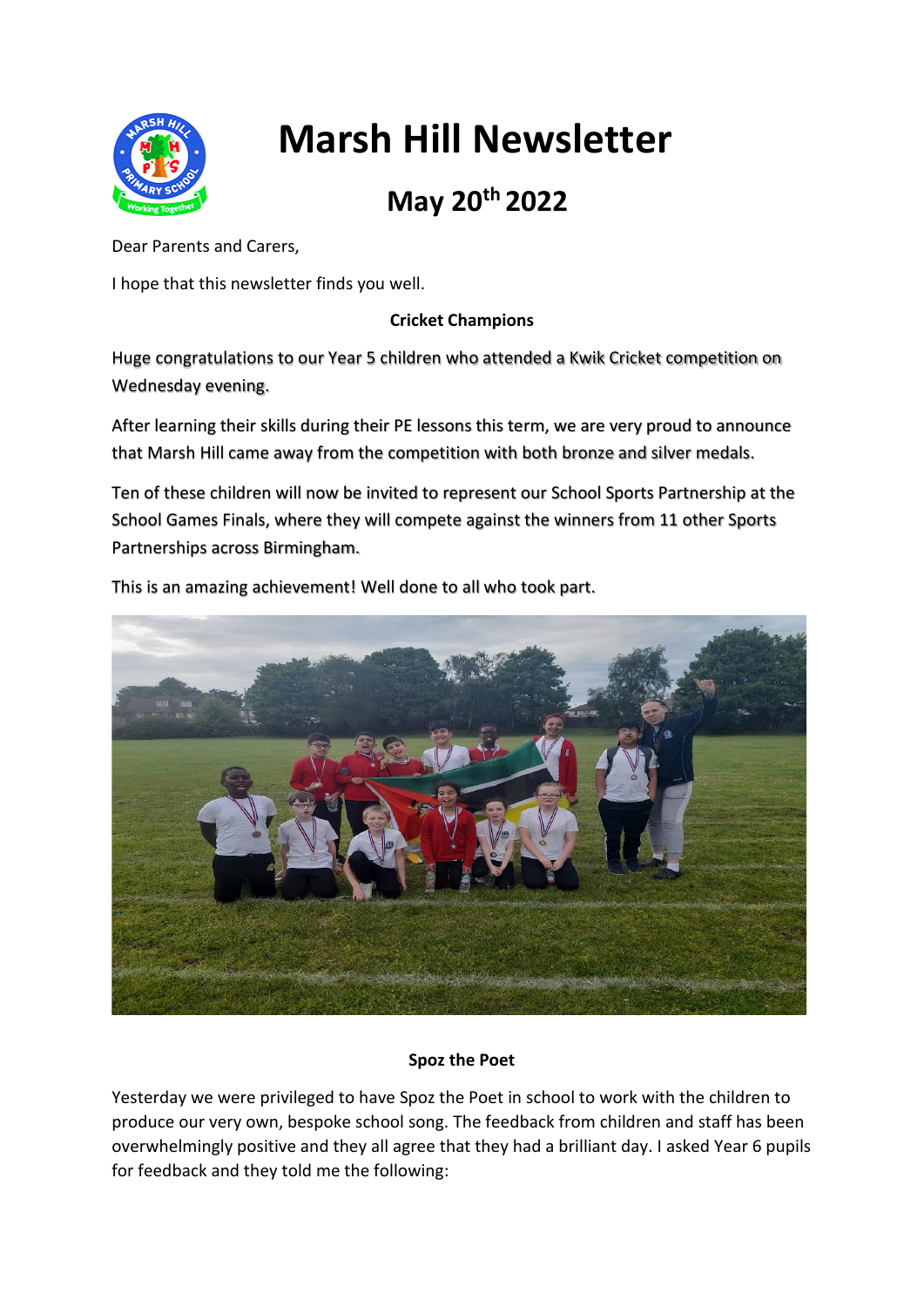"I liked how the lyrics were really good and Spoz made it really fun and enjoyable."

"I liked how we were being creative to create our own lyrics."

"I felt like it was really fun because we never got the chance to do that sort of thing before."

"I like how we got to include our own ideas."

The school song, which has had input from all pupils from Years 1 to 6, was then performed during an end of the day assembly. I have asked Spoz to provide us with a recorded copy and hope to have this to share with you via the school website in a few weeks time.

#### **Forest Schools**

This year Marsh Hill has taken part in the Forest School initiative. Forest School aims to promote the holistic development of all involved, fostering resilient, confident, independent and creative learners.

The benefits of attending Forest School include:

- Achieving personal and social development.
- Learning about the natural environment.
- Learning problem-solving skills.
- Building positive relationships.
- Improving communication skills.
- Encouraging emotional wellbeing.
- Improving the capacity of learning.

This week our first Forest School students celebrated their achievements with their parents/carers and our Forest School leaders Rachel Symons and Mr. Hamblet. All the children have found their own learning journeys whilst participating in outdoor learning activities ranging from making forest art to learning survival skills and working collaboratively. Students have told us: "I have had so much fun at Forest School and learned so much about nature". "It's exciting and so quiet in the woods, I felt calm and happy". Each student has grown in confidence, independence and have an appreciation of nature. I would like to take this opportunity to say a big thank you to Rachel and the parents/carers who joined us to celebrate the Forest School students' achievements.

Parents and Carers too, were supportive and spoke positively of this initiative.

"I loved seeing how Forest School has helped my child in everyday life. He really enjoyed it."

"My son has really enjoyed himself and has had the best experience, so thank you."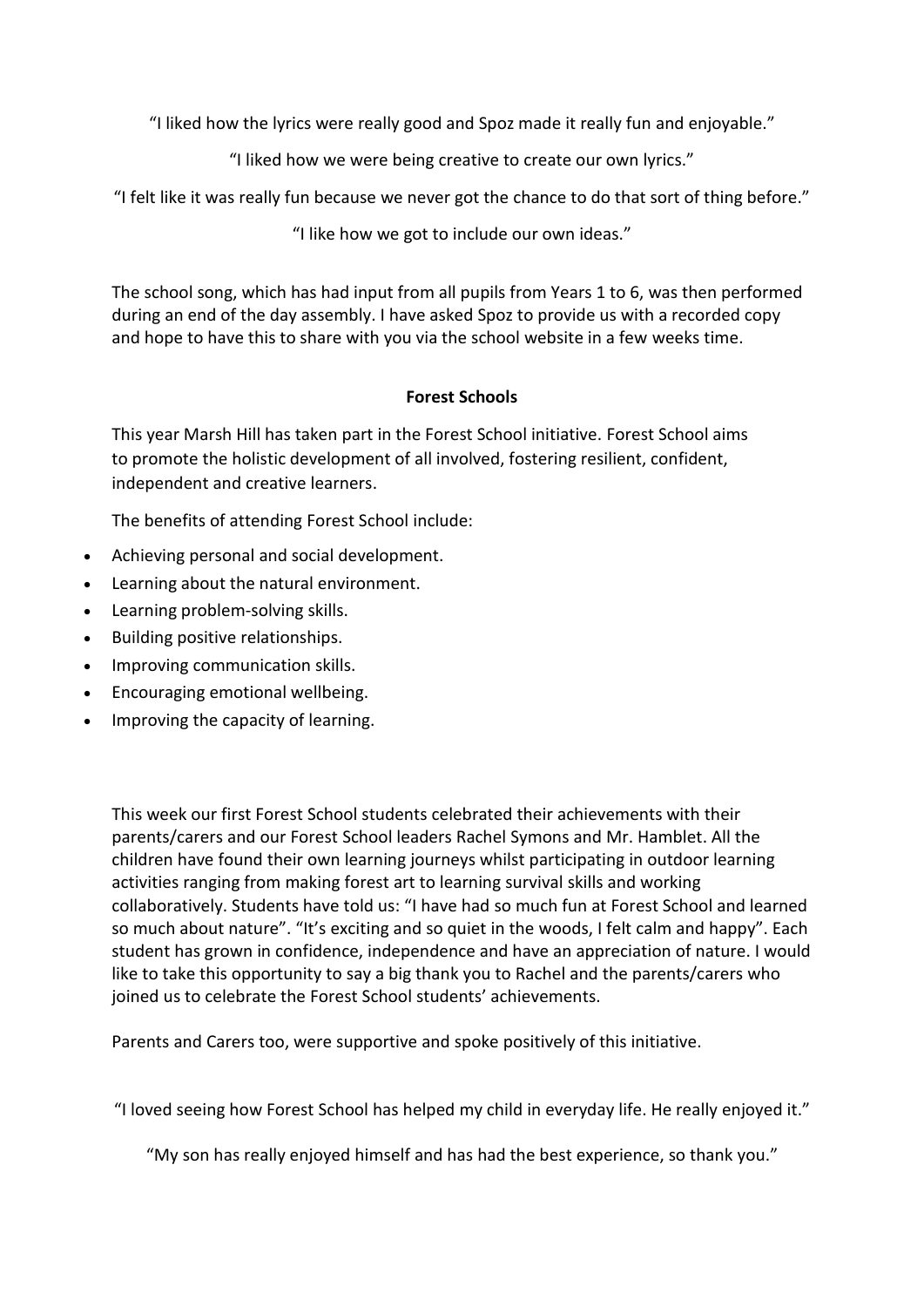"You're doing an amazing job. Well done!"

"My daughter always spoke about how much she enjoyed Forest School and all the activities she did with Rachel."

"We really appreciate Forest School as we don't have a garden and any time she can spend outside we are grateful for. Thank you Rachel and Mr. Hamblett.

"I appreciate the time that you put into making learning so much fun for the children.

#### **Jubilee**

We will be celebrating the Queen's Platinum Jubilee in school on **Thursday 26th May**. The day will be a non-school uniform day where everyone will be asked to wear red, white and blue.

The day's timetable will include a Whole School Assembly to introduce the day and discuss the Jubilee. After assembly, the children will do a variety of activities linked to the Jubilee.

Lunch will be served outside, weather permitting. The school meal on Thursday will be "Street Party" themed and all pupils that have booked a school lunch will be having a cold buffet meal, which will be served in individual Jubilee boxes. Can you please book this meal by Sunday evening (22nd May). If you do not wish your child to have a school meal this day then you will need to provide a packed lunch from home. If you have already booked your child's meal for this day and you want them to have a packed lunch from home, then please contact the school office and the admin staff can cancel this for you.

After lunch, Year 6 will re-enact the Coronation of 1952 and afterwards they will take part in 'street party games.'

I know that children and staff are looking forward to celebrating this important and momentous event.

#### **Dates for your Diary**

School will be closed to pupils on the following dates for school in-service training days: Friday 27<sup>th</sup> May, Friday 24<sup>th</sup> June and Monday 11<sup>th</sup> July.

#### **Reading Inspiration**

This week's recommendation comes from Miss Kay who teaches in Year 4.

*When I was a very small child, my favourite book was Ted and Dolly's Magic Carpet Ride.*